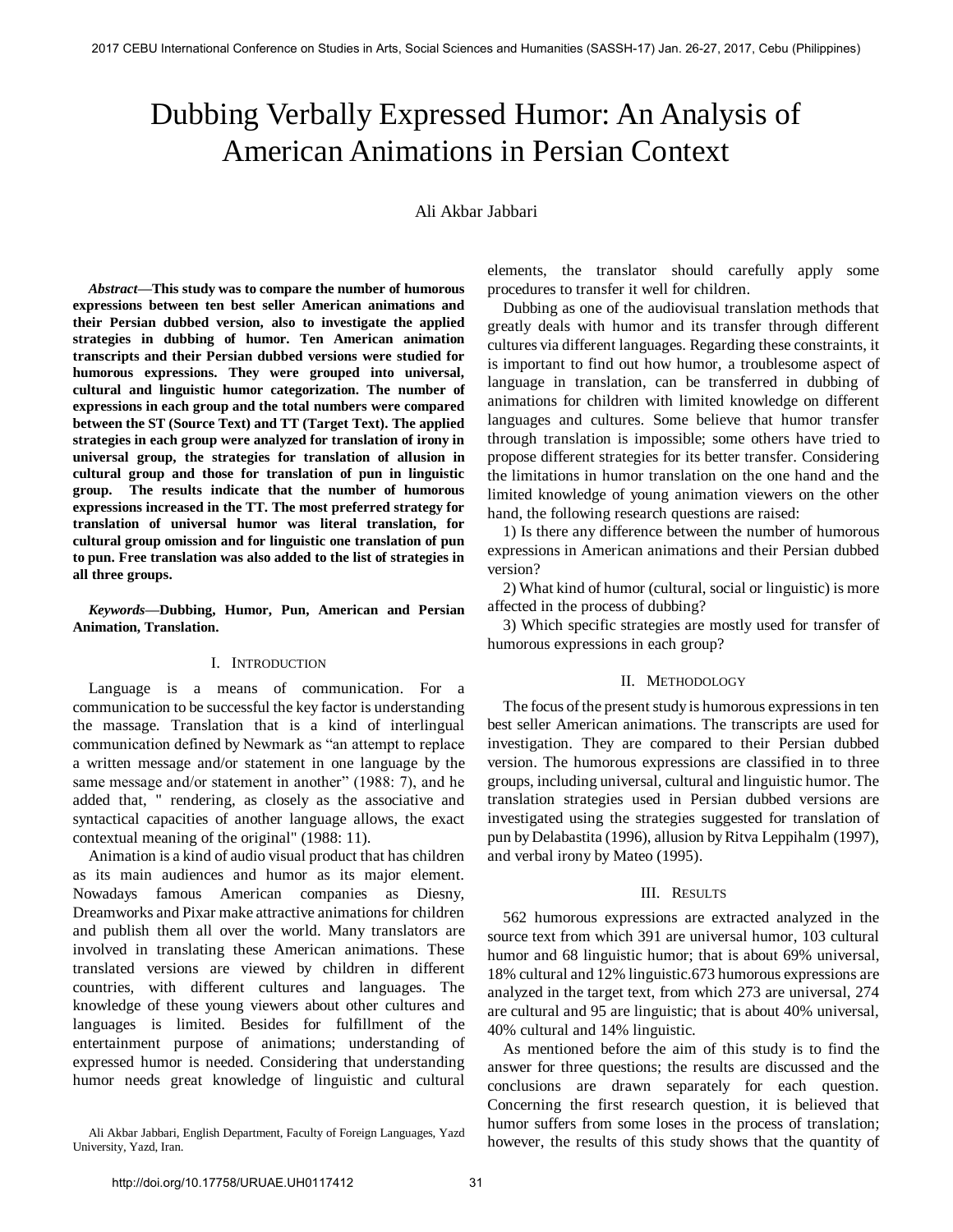humorous expressions increases in dubbing of animations. In 90% of the investigated animations the number of the humorous expressions increased. Then it can be concluded that the number of humorous expressions in Persian dubbed version of American animations is more than the number in the original text.

Dealing with the second research question, as it is shown in table (4-2-11), the number of universal expressions decreased from 69% to 40.56%, the number of cultural expressions increased from 18.32% to 40.71% and the number of linguistic expressions increased from 12.09% to 14.11%. in spite of the

belief that since universal humor is not bound to specific features of a language or a culture, it is not greatly influenced in translation, the results indicate that it is numerically affected in the process of dubbing. Also it is believed that because cultural and linguistic elements are specific to one language then they are victims of translation, these numbers indicate that they are numerically increased in dubbing.

According to the third research question, tables (4-2-12) and (4-2-13) the most preferred strategy for translation of universal humor is literal translation.

| Animation             | <b>Strategy</b><br>$\overline{\phantom{0}}$ | <b>Strategy</b><br>$\sim$ | <b>Strategy</b><br>$\omega$ | <b>Strategy</b><br>$\overline{\mathbf{4}}$ | <b>Strategy</b><br><b>Un</b> | Strategy<br>$\sigma$ | <b>Strategy</b><br>$\overline{a}$ | <b>Strategy</b><br>$\infty$ | Strategy<br>$\circ$ | <b>Strategy</b><br>$\overline{5}$ | <b>Strategy</b><br>Ī<br>▭ | <b>Strategy</b><br>12 |
|-----------------------|---------------------------------------------|---------------------------|-----------------------------|--------------------------------------------|------------------------------|----------------------|-----------------------------------|-----------------------------|---------------------|-----------------------------------|---------------------------|-----------------------|
| Finding Nemo          | 20                                          |                           | 1                           | 1                                          | 7                            |                      | 3                                 |                             |                     |                                   |                           | 4                     |
| Ice age 1             | 7                                           |                           | 3                           | 6                                          | 6                            | 1                    | $\overline{4}$                    |                             |                     |                                   |                           | 9                     |
| Ice age 3             | 18                                          | 5                         |                             | 21                                         | 14                           |                      | $\overline{4}$                    |                             |                     |                                   |                           | 1                     |
| Madagascar 1          | 5                                           | 6                         |                             |                                            | $\overline{c}$               |                      |                                   |                             |                     |                                   |                           | $\overline{4}$        |
| Madagascar2           | 7                                           | $\overline{c}$            |                             | 5                                          | 5                            |                      | $\overline{2}$                    |                             |                     |                                   |                           | 6                     |
| Monsters vs. aliens   | 13                                          |                           | 1                           | 8                                          | 7                            |                      | $\overline{2}$                    |                             |                     |                                   | $\overline{c}$            | $\overline{2}$        |
| Planet 51             | 8                                           | 1                         |                             | 3                                          | 3                            |                      | 3                                 |                             |                     |                                   |                           | 7                     |
| Princess and the frog | 7                                           |                           |                             | 5                                          | $\overline{\mathcal{L}}$     |                      | 1                                 |                             |                     |                                   |                           | 6                     |
| Shrek <sub>1</sub>    | 13                                          |                           | 1                           | 6                                          | 8                            |                      | $\overline{2}$                    |                             |                     |                                   |                           | 3                     |
| Shrek <sub>2</sub>    | 6                                           |                           |                             | $\overline{2}$                             | 3                            |                      | 1                                 |                             |                     |                                   |                           | 5                     |
| Total                 | 10                                          | 14                        | 6                           | 57                                         | 59                           | 1                    | 22                                |                             |                     |                                   | $\overline{c}$            | 47                    |
|                       | $\overline{4}$                              |                           |                             |                                            |                              |                      |                                   |                             |                     |                                   |                           |                       |

| Table (4-2-12) the frequency of strategies used in the translation of universal humor |  |  |
|---------------------------------------------------------------------------------------|--|--|

Table (4-2-13) frequency of free translation in translation of universal humorous expressions

| Animation                        | 핅<br>g.<br>0°<br>⇁<br>∸<br>Gm<br>٥ | Ice<br>ß<br>တ် | ನ<br>ര<br>p<br>9g<br>ω | ⇁<br>ᆸ<br>daga<br>ەن<br>ິ<br>F.<br>$\overline{\phantom{0}}$ | ⇁<br>⋍<br>p.<br>∾<br>0 <sup>o</sup><br>æ<br>نغ<br>⊢<br>N | ⇁<br>은.<br>ters<br>$\sigma$<br>E<br>$\sim$ | ᠊ᡆ<br>E<br>Φ<br>Ä<br>c | ᠇ᡕ<br>⊣<br>ᄇ<br>구<br>Ö<br>s<br>E<br>ΩÓ<br>∽<br>∸<br>吕<br>ō | Š<br>0<br>$\ddot{ }$<br>$\overline{\phantom{0}}$ | S<br>эx<br>$\sim$ | Total |
|----------------------------------|------------------------------------|----------------|------------------------|-------------------------------------------------------------|----------------------------------------------------------|--------------------------------------------|------------------------|------------------------------------------------------------|--------------------------------------------------|-------------------|-------|
| Frequency of free<br>translation |                                    | 13             |                        |                                                             | -                                                        |                                            | -1                     |                                                            |                                                  | 14                | 70    |

As for translation of humor in cultural group the most favored strategy is omission; as it is shown in tables (4-2-14) and  $(4-2-15)$ .

Table (4-2-14) the frequency of strategies used in the translation of cultural humor

| Animation             | Proper name strategies |     |     |     |     |                |               |               |   | Key phrase strategies |   |  |    |    |   |               |
|-----------------------|------------------------|-----|-----|-----|-----|----------------|---------------|---------------|---|-----------------------|---|--|----|----|---|---------------|
|                       | 1.a                    | 1.b | 1.c | 2.a | 2.b | 3.a            | 3.b           |               | Γ | 3                     | 4 |  | 6  |    | δ | 9             |
| Finding Nemo          |                        |     |     |     |     |                |               |               |   |                       |   |  |    | 3  |   |               |
| Ice age 1             |                        |     |     |     |     |                |               |               |   |                       |   |  | 3  |    |   | $\mathcal{D}$ |
| Ice age 3             |                        |     |     |     |     |                |               | 3             |   |                       |   |  | 4  | 3  | ◠ |               |
| Madagascar 1          |                        |     |     |     |     |                |               |               |   |                       |   |  |    | C  |   | 3             |
| Madagascar2           |                        |     |     |     |     |                |               |               | 2 |                       |   |  |    |    |   | 4             |
| Monsters vs. aliens   |                        |     |     |     |     |                |               |               |   |                       |   |  |    |    |   | 4             |
| Planet 51             |                        |     |     |     |     |                |               |               |   |                       |   |  | 3  |    | ↑ |               |
| Princess and the frog | $\overline{c}$         |     |     |     |     |                |               |               |   |                       |   |  | ◠  | C  |   | 4             |
| Shrek 1               |                        |     |     |     |     |                |               |               |   |                       |   |  | 4  |    |   | 3             |
| Shrek 2               |                        |     |     |     |     |                |               | $\mathcal{L}$ | ◠ |                       |   |  |    |    |   | 5             |
| Total                 | 4                      |     |     |     |     | $\overline{ }$ | $\mathcal{L}$ | 6             | 8 |                       |   |  | 18 | 13 |   | 26            |

Table (4-2-15) frequency of free translation in translation of cultural humorous expressions

| Animation                        | $\rm{Finding}$<br>⇁<br>∼<br>Ф<br>ijП | $\overline{5}$<br>$\sigma$<br>age | ᢛ<br>ᠬ<br>age<br>ω | ⇁<br><i>Aadagas</i><br>C<br>5É<br>$\overline{\phantom{0}}$ | ⇁<br>fadagascar<br>Ń | ⇁<br>⋍<br>≘<br>S<br>s<br>-<br>ನ<br>GIJ<br>÷<br>ં∧<br>ø<br>S | ₩<br>E<br>g<br>c<br>$\overline{\phantom{0}}$ | ⊣<br>-<br>누<br>SS<br><b>Qd</b><br>险<br>≏<br>릅<br>ō | s<br>Ήć<br>$\ddot{ }$<br>$\overline{\phantom{0}}$ | S<br>ੜ<br>ěk<br>N | Total |
|----------------------------------|--------------------------------------|-----------------------------------|--------------------|------------------------------------------------------------|----------------------|-------------------------------------------------------------|----------------------------------------------|----------------------------------------------------|---------------------------------------------------|-------------------|-------|
| Frequency of<br>free translation |                                      |                                   |                    |                                                            |                      |                                                             |                                              |                                                    |                                                   | ╭                 | 15    |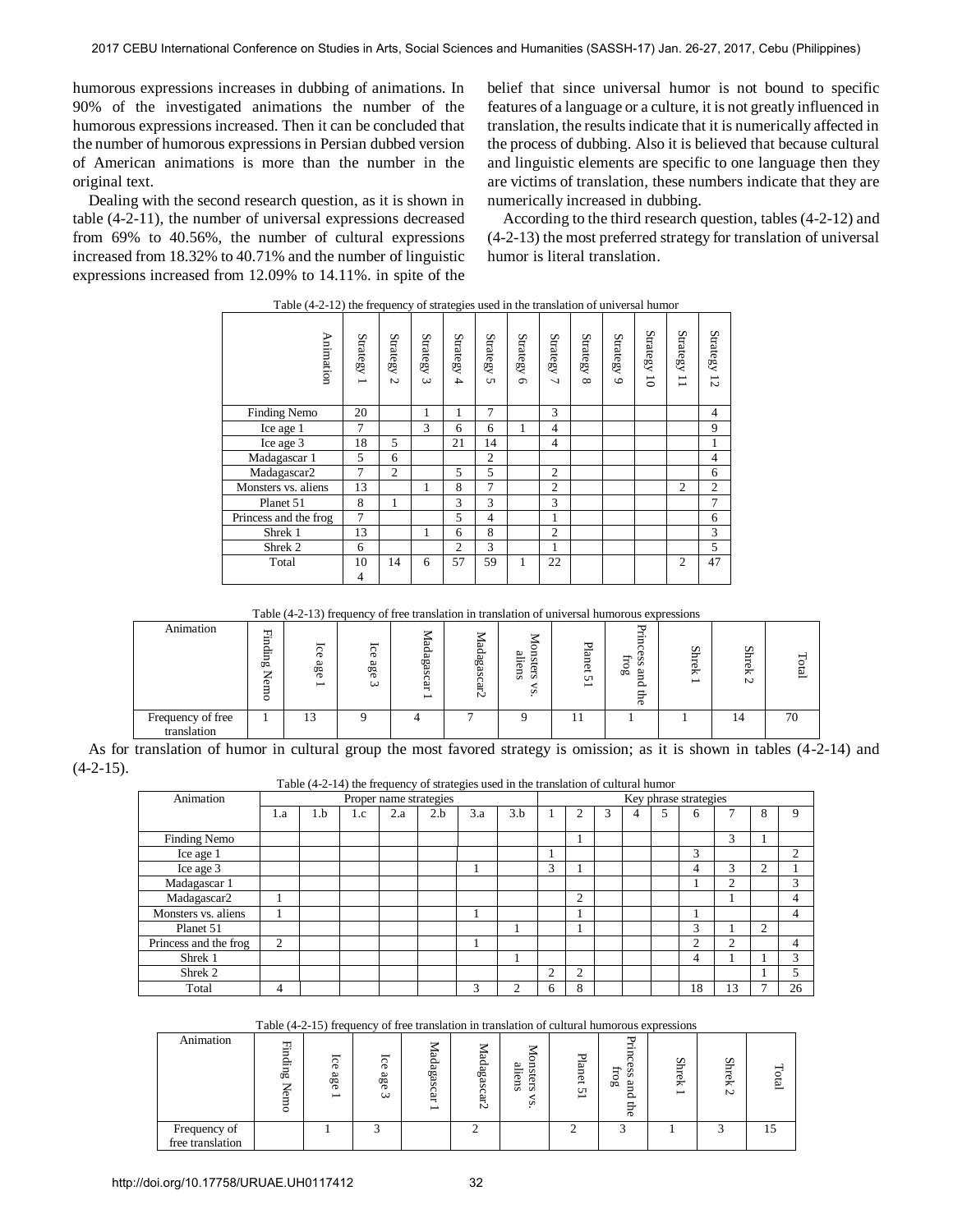In translation of linguistic humor translation of pun to non-pun is the mostly used strategy. The frequency of the applied strategies is presented in tables (4-2-16) and (4-2-17).

| Animation             | <b>Strategy</b> | Strategy 2     | Strategy 3 | Strategy 4     | Strategy 5 | Strategy 6 | Strategy 7 | Strategy 8 |
|-----------------------|-----------------|----------------|------------|----------------|------------|------------|------------|------------|
| <b>Finding Nemo</b>   | $\overline{c}$  | 1              |            |                |            |            |            |            |
| Ice age 1             | 1               | 1              |            | 1              |            |            |            |            |
| Ice age 3             | 6               | 7              | 1          | 1              |            |            |            |            |
| Madagascar 1          |                 | 4              |            | $\overline{2}$ | 1          |            |            |            |
| Madagascar2           |                 | 5              | 1          | 3              |            |            |            |            |
| Monsters vs. aliens   | 2               | 4              |            |                |            |            |            |            |
| Planet 51             | 3               | $\overline{c}$ | 1          | 3              |            |            |            |            |
| Princess and the frog |                 | 1              | 1          |                |            |            |            |            |
| Shrek 1               | $\overline{c}$  | 1              |            |                |            |            |            |            |
| Shrek <sub>2</sub>    |                 | 1              |            | 1              |            |            |            |            |
| Total                 | 16              | 27             | 3          | 9              |            |            |            |            |

Table (4-2-16) the frequency of strategies used in the translation of linguistic humor

Table (4-2-17) frequency of free translation in translation of linguistic humorous expressions

| Animation        | $\rm{Finding}$<br>⇁<br>≬em<br>ö | $\overline{5}$<br>$\sigma$<br>age | ᢛ<br>Ö<br>age<br>ى | ⇁<br>∾<br>dagasc<br>Ë<br>− | ⇁<br>Aadagas<br>Ö<br>£,<br>Ń | ⇁<br>ь<br>∾<br>=<br>s<br>ō<br>−<br>൹<br>ns<br>∺<br>ø<br>s | Pla<br>Ğ<br>Ō<br>$\overline{\phantom{0}}$ | ᡃ᠇ᠣ<br>∃<br>ਸ਼ੁ<br>SS<br>5<br><b>GO</b><br>പ<br>₿<br>ō | Sh<br>5<br>$\ddot{z}$<br>$\overline{\phantom{0}}$ | Sh<br>Φk<br>N | Total |
|------------------|---------------------------------|-----------------------------------|--------------------|----------------------------|------------------------------|-----------------------------------------------------------|-------------------------------------------|--------------------------------------------------------|---------------------------------------------------|---------------|-------|
| Frequency of     |                                 |                                   |                    |                            |                              |                                                           |                                           |                                                        |                                                   |               |       |
| free translation |                                 |                                   |                    |                            |                              |                                                           |                                           |                                                        |                                                   |               |       |

## IV. DISCUSSION & CONCLUSION

Free translation is an added applied strategy in all three groups. The applied strategies for each group are listed here based on their frequencies. As we move to the end of the list the frequency decreased.

A) Universal humor strategies:

1) ST irony becomes TT irony with literal translation

2) free translation

3) ST ironic innuendo becomes more restricted and explicit in TT

4) ST irony is enhanced in TT with some word / expression 5) Ironic ST is completely deleted in TT

6) the hidden meaning of ST irony comes to the surface in TT (no irony in TT)

7) ST irony becomes TT irony with 'equivalent effect' translation

8) ST irony becomes TT irony by means of different effects from those used in ST (including the replacement of paralinguistic elements by other ironic cues)

9) ST irony has literal translation with no irony in TT

10) ST irony becomes TT sarcasm (i.e. more overt criticism)

B) Cultural humor translation strategies

1) Proper name allusion translation strategies

1-1) Retention of name (either unchanged or in its conventional TL form; with three subcategories:

1-1-1) use the name as such

1-2) Omission of name; with two subcategories:

1-2-1) omit the name but transfer the sense by other means for example by a common noun

1-2-2)omit the name and allusion together

2) Key phrase translation strategies:

2-1) Omission of the allusion

2-2) Replacement by a performed TL item;

2-3) Free translation

2-4) Reduction of allusion to sense by rephrasal in other words, making its meaning overt and dispending with the allusive key phrase itself;

2-5) Minimum change that is a literal translation without regard to connotative or contextual meaning- there is thus no change that would aim specifically at the transfer of connotation;

2-6) Recreations, using a fusion of techniques: creative construction of a passage which hints at the connotations of allusion or other special effects created by it;

2-7) Use of standard translation;

C) Linguistic humor translation strategies

1) Pun to non pun (pun rendered as non-pun): a non-punning phrase which may retain all the initial senses (non-selective non-pun), or a non-punning phrase which renders only one of the pertinent senses (selective non-pun), or diffuse paraphrase or a combination of the above

2) Pun to pun (pun rendered as pun): the ST pun is translated by a TL pun

3) Free translation

4) Pun to zero (pun rendered with zero pun): the pun is simply omitted

5) Pun to related rhetorical device [pun rendered with another rhetorical device, or punoid (repetition, alliteration, rhyme, referential vagueness, irony, paradox etc), which aims to recapture the effect of the ST pun]